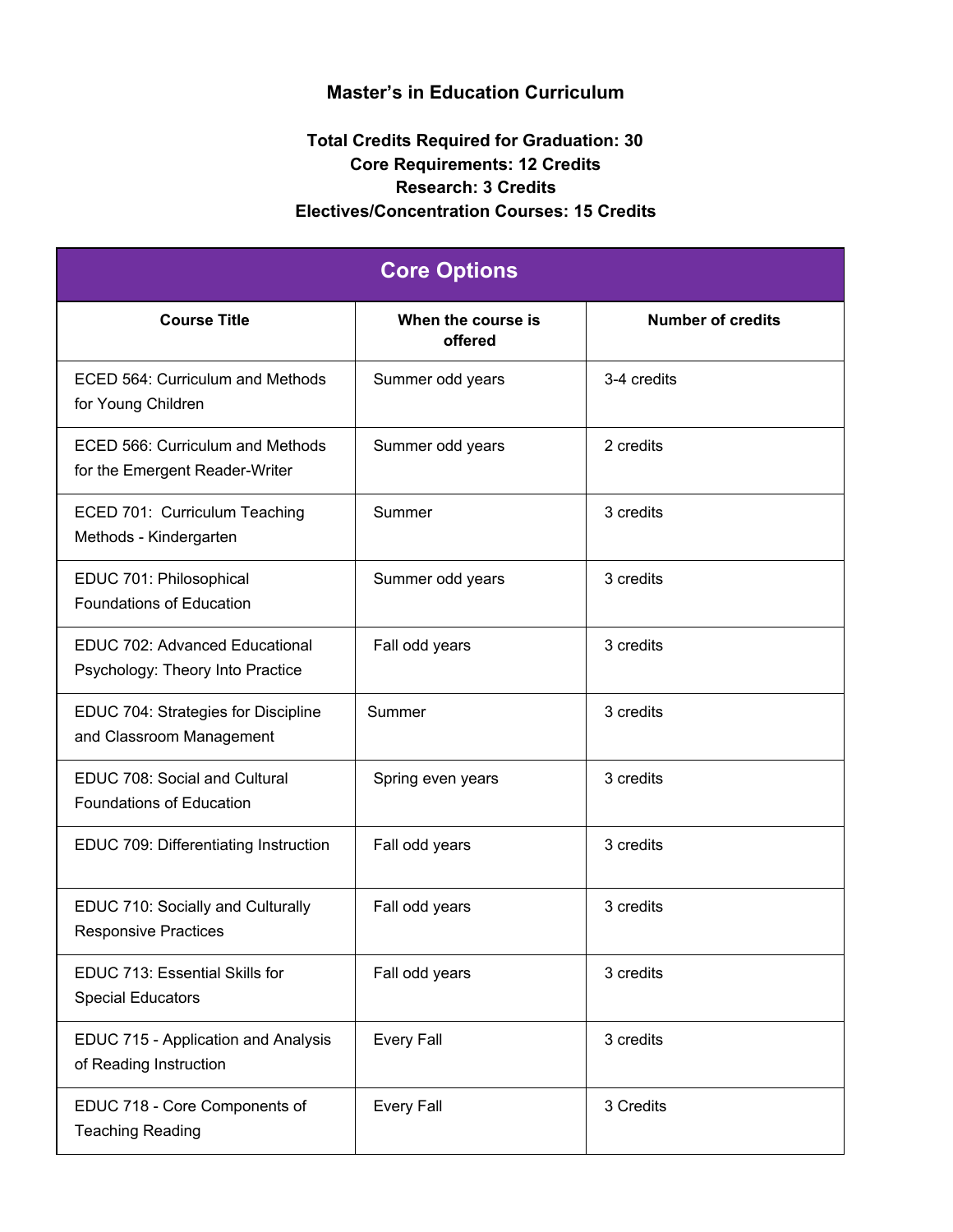| EDUC 719: Mind, Brain, Education<br>Science                                                                               | Summer even years   | 3 credits |
|---------------------------------------------------------------------------------------------------------------------------|---------------------|-----------|
| EDUC 720: Health and Wellness for<br><b>Students and Teachers</b>                                                         | Spring even years   | 3 credits |
| EDUC 722: Administration and<br><b>Curriculum Development for</b><br><b>Educators and Administrators</b>                  | Summer even years   | 3 credits |
| EDUC 726: Models of Teaching and<br>Learning                                                                              | Summer odd years    | 3 credits |
| EDUC 741 - Improvement in Reading                                                                                         | <b>Every Fall</b>   | 3 credits |
| EDUC 743: Creating Strategic Readers<br><b>Across All Contents</b><br>Formerly: Secondary Literacy for<br><b>Teachers</b> | <b>Every Summer</b> | 3 credits |
| EDUC 749: Strengthening<br><b>Professional Practice</b>                                                                   | <b>Every Fall</b>   | 3 credits |
| EDUC 750: Guiding & Directing<br>Reading Programs                                                                         | <b>Every Summer</b> | 3 credits |
| EDUC 755: Foundations of Special<br>Education                                                                             | <b>Every Summer</b> | 3 credits |
| EDUC 764: Curriculum and<br>Strategies for Teaching Students with<br>Disabilities I                                       | Spring odd years    | 3 credits |
| EDUC 769: Curriculum and<br>Strategies for Teaching Students with<br><b>Disabilities II</b>                               | Fall even years     | 3 credits |
| EDUC 790: Analysis and<br>Improvement of Educational<br>Programs<br>Special Topic: Pluralism                              | <b>Every Fall</b>   | 2 credits |
| EDUC 790: Analysis and<br>Improvement of Educational<br>Programs<br>Special Topic: Issues and Trends in<br>Education      | Summer odd years    | 3 credits |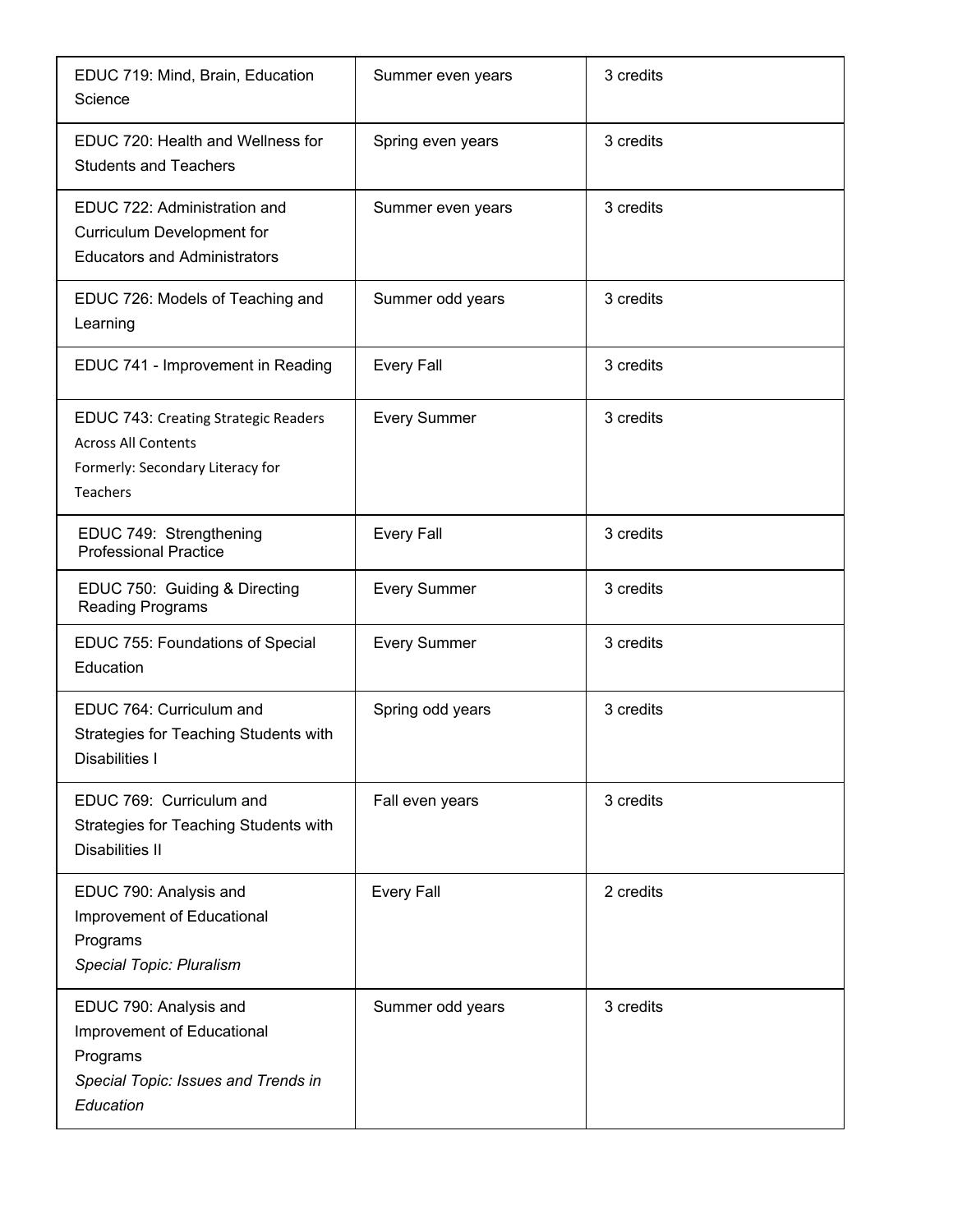| EDUC 790: Analysis and<br>Improvement of Educational<br>Programs<br><b>Special Topic: The Resilient Teacher</b>                 | Fall even years   | 3 credits |
|---------------------------------------------------------------------------------------------------------------------------------|-------------------|-----------|
| EDUC 790: Analysis and<br>Improvement of Educational<br>Programs<br>Special Topic: Teaching with Integrity                      | Spring odd years  | 3 credits |
| EDUC 790: Analysis and<br>Improvement of Educational<br>Programs<br>Special Topic: Engagement,<br><b>Excellence, and Equity</b> | Fall odd years    | 3 credits |
| FCS 791: Curriculum in Family and<br><b>Consumer Science</b>                                                                    | Fall even years   | 3 credits |
| FCS 793: Development and<br>Guidance of Children and<br>Adolescents                                                             | Summer even years | 3 credits |

| Electives*                                                                                                                     |                                                    |                          |
|--------------------------------------------------------------------------------------------------------------------------------|----------------------------------------------------|--------------------------|
| <b>Course Title</b>                                                                                                            | When the course is<br>offered                      | <b>Number of credits</b> |
| EDUC 507/508: Special Topics<br>Project in Education "Turtle Project"                                                          | <b>Every Fall and Spring</b>                       | 1-3 credits              |
| EDUC 565: Assessment and<br>Intervention Strategies for Infants and<br>Toddlers with Disabilities and their<br><b>Families</b> | Every third 16wk semester,<br>Sp20, F21, Sp22 etc. | 3 credits                |
| EDUC: 566: Assessment and<br>Intervention Strategies for Preschool<br>Children with Disabilities and their<br><b>Families</b>  | Every third 16wk semester,<br>F20, Sp22, F23 etc.  | 3 credits                |
| EDUC: 567: Assessment and<br>Intervention Strategies for Children in<br>the Primary Grades and their<br><b>Families</b>        | Every third 16wk semester,<br>Sp21, F22, Sp23 etc. | 3 credits                |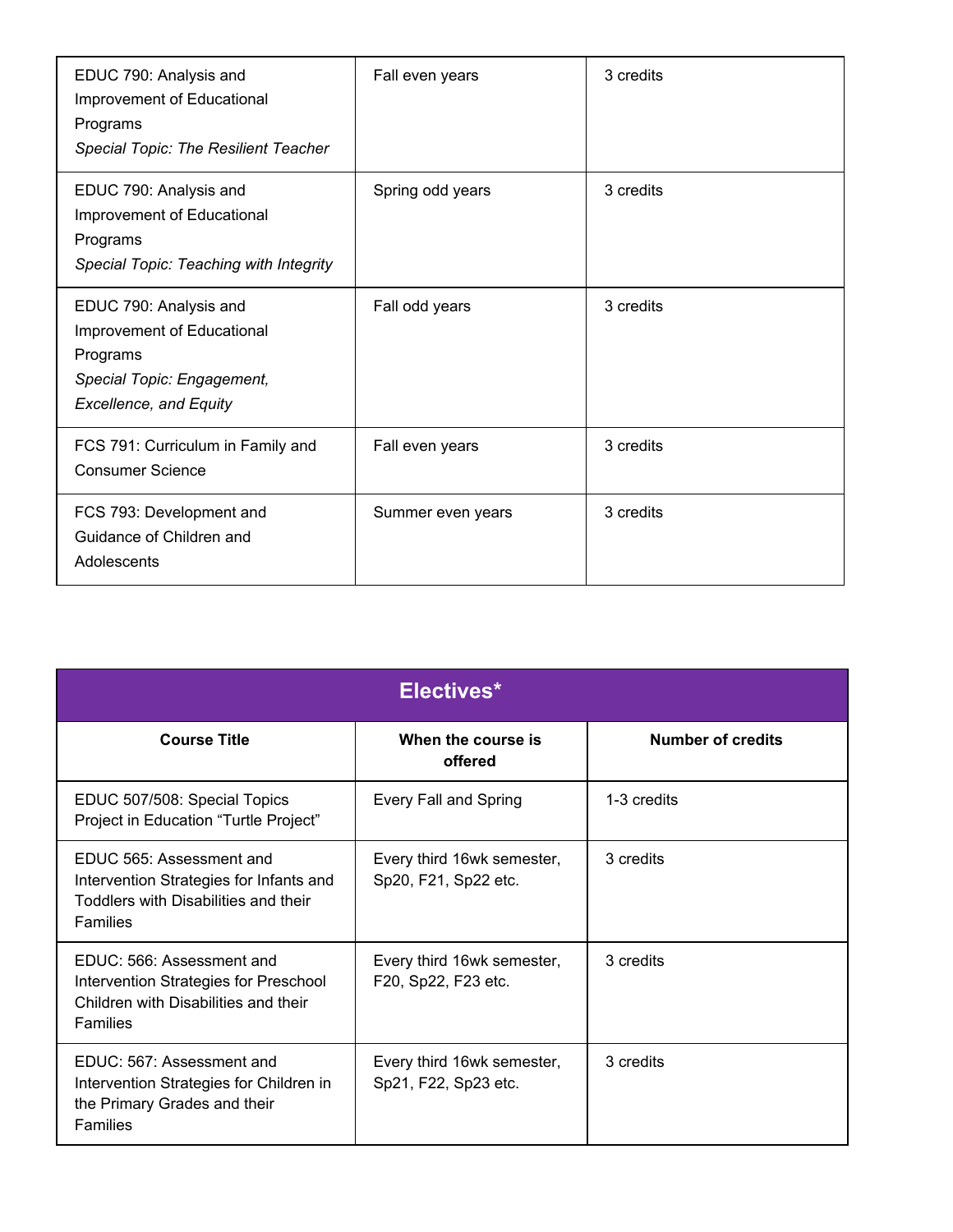| ECED 660: Home, School,<br><b>COmmunity Agencies</b>                                                                                   | Summer even years   | 3-4 credits |
|----------------------------------------------------------------------------------------------------------------------------------------|---------------------|-------------|
| HLED 700: Current Health Issues and<br><b>Trends in Health Education</b>                                                               | Summer even years   | 3 credits   |
| HLED 701: Curriculum and<br>Resources in Teaching<br>Comprehensive School Health<br>Education                                          | Summer even years   | 3 credits   |
| HLED 703: Teaching Methods in<br><b>Health Education</b>                                                                               | Summer odd years    | 3 credits   |
| HLED 705: Sexuality Education:<br>Content and Programming for K-12<br>Schools                                                          | Summer odd years    | 3 credits   |
| <b>EDUC 716: Educational Assessment</b>                                                                                                | Spring odd years    | 3 credits   |
| EDUC 737: Collaboration for<br><b>Successful Transition</b>                                                                            | Winterim even years | 3 credits   |
| EDUC 746: Diagnosis and Evaluation<br>of Reading Abilities                                                                             | <b>Every Spring</b> | 3 credits   |
| EDUC 747: Supported Literacy                                                                                                           | <b>Every Summer</b> | 3 credits   |
| EDUC 748: Supported Literacy<br>Practicum                                                                                              | <b>Every Summer</b> | 3 credits   |
| EDUC 751: Reading Research                                                                                                             | <b>Every Spring</b> | 3 credits   |
| EDUC 756: Special Education<br>Assessment                                                                                              | <b>Every Fall</b>   | 3 credits   |
| EDUC 773: Special Education<br><b>Technology Foundation</b>                                                                            | Winterim odd years  | 2 credits   |
| EDUC 778: Parent, Home, and<br>Agency Involvement in Educating<br>Children and Youth with Disabilities                                 | Winterim even years | 1-3 credits |
| EDUC 790: Analysis and<br>Improvement of Educational<br>Programs<br>Special Topic: Emerging Trends in<br><b>Educational Technology</b> | Spring odd years    | 3 credits   |